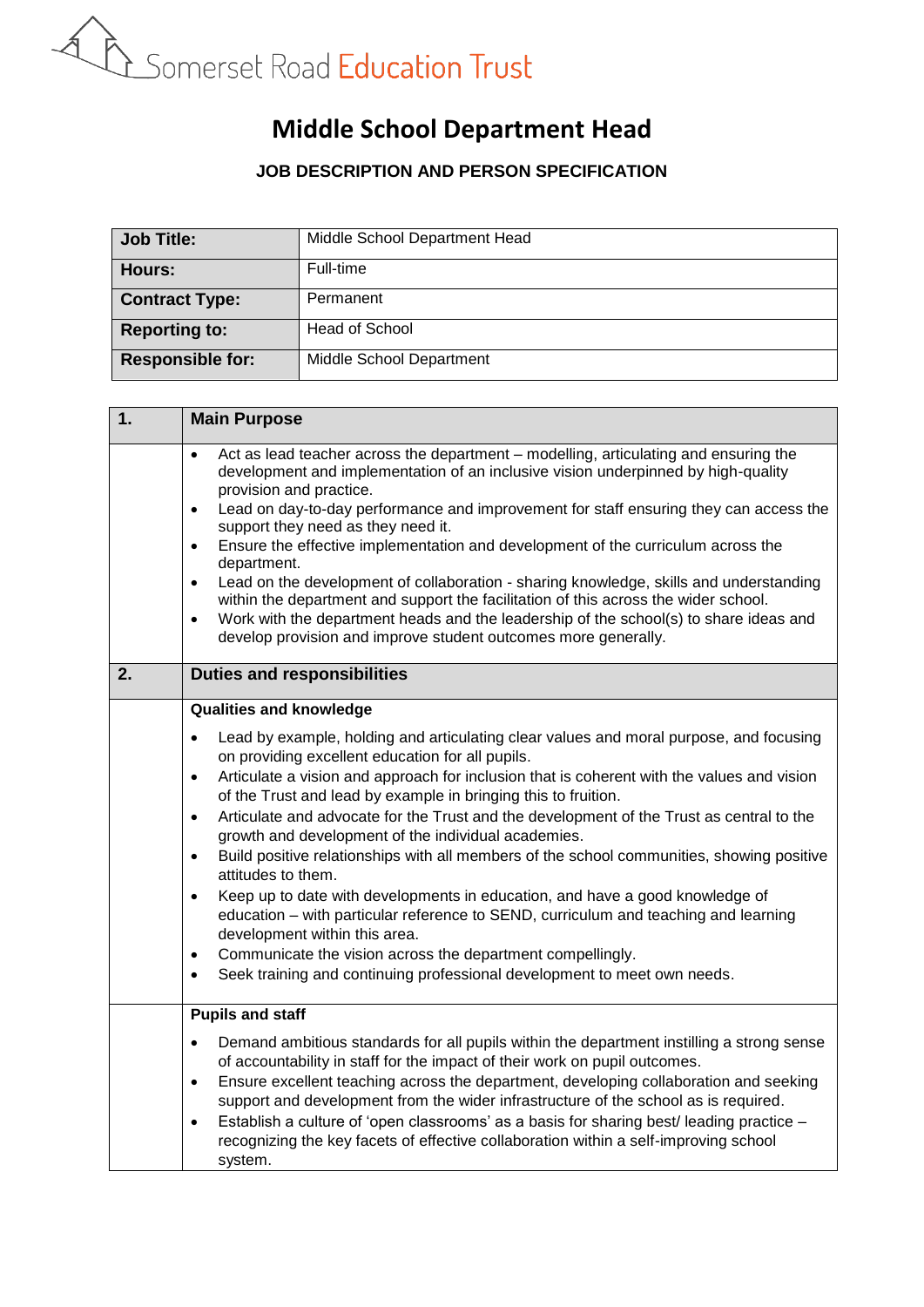| Create an ethos within which staff within the department are motivated and supported to<br>$\bullet$<br>develop their skills and knowledge.                                                                                                                                          |  |
|--------------------------------------------------------------------------------------------------------------------------------------------------------------------------------------------------------------------------------------------------------------------------------------|--|
| Identify emerging talents, coaching those within the department to develop further.<br>$\bullet$<br>Hold staff within the department to account for their professional conduct and practice.<br>$\bullet$                                                                            |  |
| <b>Systems and processes</b>                                                                                                                                                                                                                                                         |  |
| Ensure that a clear and well-articulated curriculum is followed across the department.<br>$\bullet$<br>Ensure that the quality and consistency of the day-to-day teaching across the<br>$\bullet$<br>department and lead by example in the area.                                     |  |
| Ensure that priorities in this area of the school are clearly identified, articulated and<br>$\bullet$<br>responded to - working with colleagues to meet them effectively and efficiently.                                                                                           |  |
| Ensure ongoing development of skills and progression for students across the<br>$\bullet$<br>department                                                                                                                                                                              |  |
| Ensure that work within the department links fluidly with the work undertaken in other<br>$\bullet$<br>departments and across the different pathways.                                                                                                                                |  |
| The self-improving school system                                                                                                                                                                                                                                                     |  |
| Create an outward-facing department which works with other areas within the school to<br>$\bullet$<br>secure excellent outcomes for all pupils.                                                                                                                                      |  |
| Develop effective relationships and interchange with fellow professionals.<br>$\bullet$                                                                                                                                                                                              |  |
| Model responsive, adaptive and innovative approaches to teaching and learning and<br>$\bullet$<br>curriculum improvement.                                                                                                                                                            |  |
| Inspire and influence others to believe in the fundamental importance of education in<br>$\bullet$<br>young people's lives and promote the value of education and inclusion.                                                                                                         |  |
| Other areas of responsibility                                                                                                                                                                                                                                                        |  |
| The Middle School Department Head will be required to safeguard and promote the welfare<br>of children and young people, and follow school policies and the staff code of conduct.                                                                                                   |  |
| As a leader within Exeter House School and Somerset Education Trust you will be expected<br>to take on relevant and delegated responsibilities in agreement with the Head of School/<br>Executive Principal and be an active advocate for the Trust, its values and its development. |  |

## **Notes:**

This job description may be amended at any time in consultation with the postholder.

**Last review date: …………….…………………………………….…..** 

**Next review date: ……………..………………………………………..** 

|  | Date: |
|--|-------|
|--|-------|

**Postholder's signature: .…………………………………….…….. Date: ………………**